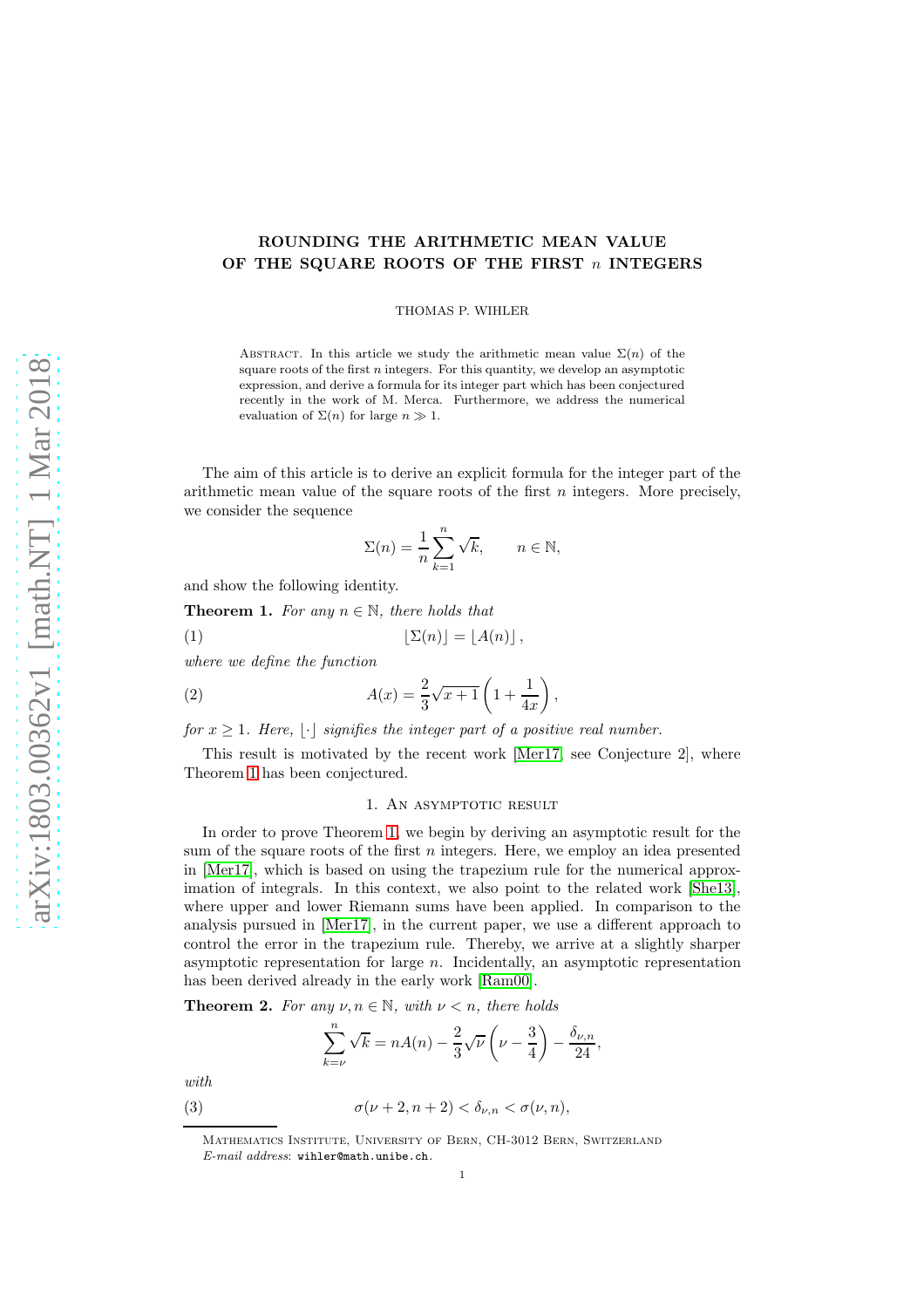where

$$
\sigma(\nu, n) = \begin{cases} 3/2 - n^{-1/2} & \text{if } \nu = 1, \\ (\nu - 1)^{-1/2} - n^{-1/2} & \text{if } \nu \ge 2. \end{cases}
$$

*Proof.* Let us consider the function  $f(x) = \sqrt{x}$ , for  $x \ge 1$ . We interpolate it by a piecewise linear function  $\ell$  in the points  $x = 1, 2, \ldots$ , i.e., for any  $k \in \mathbb{N}$  there holds  $\ell(k) = \sqrt{k}$ , and  $\ell$  is a linear polynomial on the interval  $[k, k + 1]$ . We define the remainder term

$$
\widehat{\delta}_{\nu,n} := \int_{\nu}^{n+1} \left( \sqrt{x} - \ell(x) \right) dx = \frac{2}{3} \left( (n+1)^{3/2} - \nu^{3/2} \right) - \int_{\nu}^{n+1} \ell(x) dx.
$$

Then, we note that

$$
\int_{\nu}^{n+1} \ell(x) dx = \frac{1}{2} \sqrt{\nu} + \sum_{k=\nu+1}^{n} \sqrt{k} + \frac{1}{2} \sqrt{n+1};
$$

this is the trapezium rule for the numerical integration of  $f$ . Therefore,

$$
\sum_{k=\nu+1}^{n} \sqrt{k} = \frac{2}{3} \left( (n+1)^{3/2} - \nu^{3/2} \right) - \frac{1}{2} \sqrt{\nu} - \frac{1}{2} \sqrt{n+1} - \widehat{\delta}_{\nu,n}
$$

$$
= \frac{2}{3} \sqrt{n+1} \left( n + \frac{1}{4} \right) - \frac{2}{3} \sqrt{\nu} \left( \nu + \frac{3}{4} \right) - \widehat{\delta}_{\nu,n}.
$$

Hence,

$$
\sum_{k=\nu}^{n} \sqrt{k} = \frac{2}{3} \sqrt{n+1} \left( n + \frac{1}{4} \right) - \frac{2}{3} \sqrt{\nu} \left( \nu - \frac{3}{4} \right) - \widehat{\delta}_{\nu,n}
$$

$$
= nA(n) - \frac{2}{3} \sqrt{\nu} \left( \nu - \frac{3}{4} \right) - \widehat{\delta}_{\nu,n}.
$$

It remains to study the error term  $\widehat{\delta}_{\nu,n}$ . For this purpose, applying twofold integration by parts, for  $k \in \mathbb{N}$ , we note that

$$
\int_{k}^{k+1} \left(\sqrt{x} - \ell(x)\right) dx = -\frac{1}{8} \int_{k}^{k+1} \left(\sqrt{x} - \ell(x)\right) \frac{d^{2}}{dx^{2}} \left(1 - 4(x - k - 1/2)^{2}\right) dx
$$
  

$$
= \frac{1}{32} \int_{k}^{k+1} x^{-3/2} \left(1 - 4(x - k - 1/2)^{2}\right) dx
$$
  

$$
< \frac{1}{32} k^{-3/2} \int_{k}^{k+1} \left(1 - 4(x - k - 1/2)^{2}\right) dx
$$
  

$$
= \frac{1}{48} k^{-3/2}.
$$

Thus, if  $\nu \geq 2$ , we obtain

$$
\widehat{\delta}_{\nu,n} = \sum_{k=\nu}^{n} \int_{k}^{k+1} (\sqrt{x} - \ell(x)) dx
$$
  

$$
< \frac{1}{48} \sum_{k=\nu}^{n} k^{-3/2}
$$
  

$$
< \frac{1}{48} \int_{\nu-1}^{n} x^{-3/2} dx
$$
  

$$
= \frac{1}{24} ((\nu - 1)^{-1/2} - n^{-1/2}).
$$

2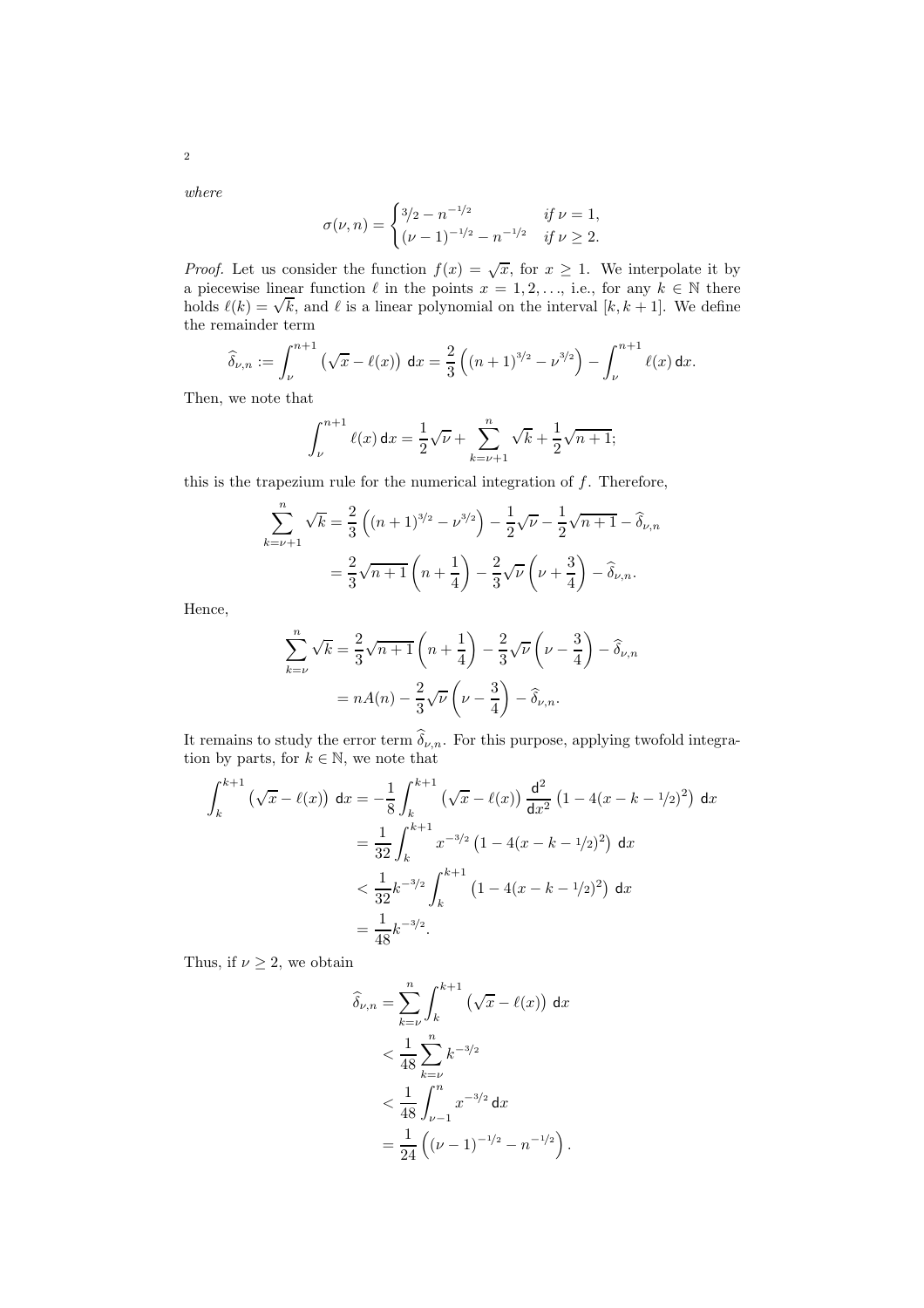Otherwise, if  $\nu = 1$ , the above bound implies

$$
\widehat{\delta}_{1,n} < \frac{1}{48} + \widehat{\delta}_{2,n} < \frac{1}{24} \left( \frac{3}{2} - n^{-1/2} \right).
$$

Similarly, we have

$$
\hat{\delta}_{\nu,n} > \frac{1}{48} \sum_{k=\nu}^{n} (k+1)^{-3/2}
$$
  
> 
$$
\frac{1}{48} \int_{\nu+1}^{n+2} x^{-3/2} dx
$$
  
= 
$$
\frac{1}{24} ((\nu+1)^{-1/2} - (n+2)^{-1/2}).
$$

This completes the proof.

<span id="page-2-3"></span>For  $\nu = 1$  the above result implies the identity

(4) 
$$
\Sigma(n) = A(n) - \frac{1}{6n} - \frac{\delta_{1,n}}{24n},
$$

which will be crucial in the analysis below.

Remark 1. Proceeding in the same way as in the proof of Theorem [2,](#page-0-1) a formula for the more general case of the arithmetic mean value of the  $r$ -th roots of the first  $n$ integers, with  $r \geq 1$ , can be derived: More precisely, for any  $\nu, n \in \mathbb{N}$ , with  $\nu < n$ , there holds

$$
\sum_{k=\nu}^{n} k^{1/r} = \frac{r}{r+1} (n+1)^{1/r} \left( n + \frac{1-1/r}{2} \right) - \frac{r}{r+1} \nu^{1/r} \left( \nu - \frac{1+1/r}{2} \right) - \frac{\delta_{\nu,n,r}}{12r},
$$

with  $\delta_{\nu,n,1} = 0$  (i.e., for  $r = 1$ ), and  $\sigma_r(\nu+2,n+2) < \delta_{\nu,n,r} < \sigma_r(\nu,n)$  for  $r > 1$ , where

$$
\sigma_r(\nu, n) = \begin{cases} 2 - 1/r - n^{-1 + 1/r} & \text{if } \nu = 1, \\ (\nu - 1)^{-1 + 1/r} - n^{-1 + 1/r} & \text{if } \nu \ge 2. \end{cases}
$$

# 2. Proof of Theorem [1](#page-0-0)

The proof of Theorem [1](#page-0-0) is based on the ensuing two auxiliary results. The first lemma provides tight upper and lower bounds on A from [\(2\)](#page-0-2). The purpose of the second lemma is to identify any points where the integer part of A changes.

<span id="page-2-2"></span>**Lemma 1.** The function A from [\(2\)](#page-0-2) is strictly monotone increasing for  $x \geq 1$ . Furthermore, there hold the bounds

<span id="page-2-0"></span>(5) 
$$
A(x) < \frac{2}{3}\sqrt{x+2} \qquad \text{for } x \ge 2,
$$

and

<span id="page-2-1"></span>(6) 
$$
A(x) > \frac{2}{3}\sqrt{x + \frac{5}{4}} + \frac{1}{4x} \qquad \text{for } x \ge 6.
$$

Proof. The strict monotonicity of A follows directly from the fact that

$$
A'(x) = \frac{4x^2 - x - 2}{12x^2\sqrt{x+1}} > 0,
$$

for any  $x \geq 1$ . Furthermore, we notice that the graph of A and of the function

$$
h(x) = \frac{2}{3}\sqrt{x+2},
$$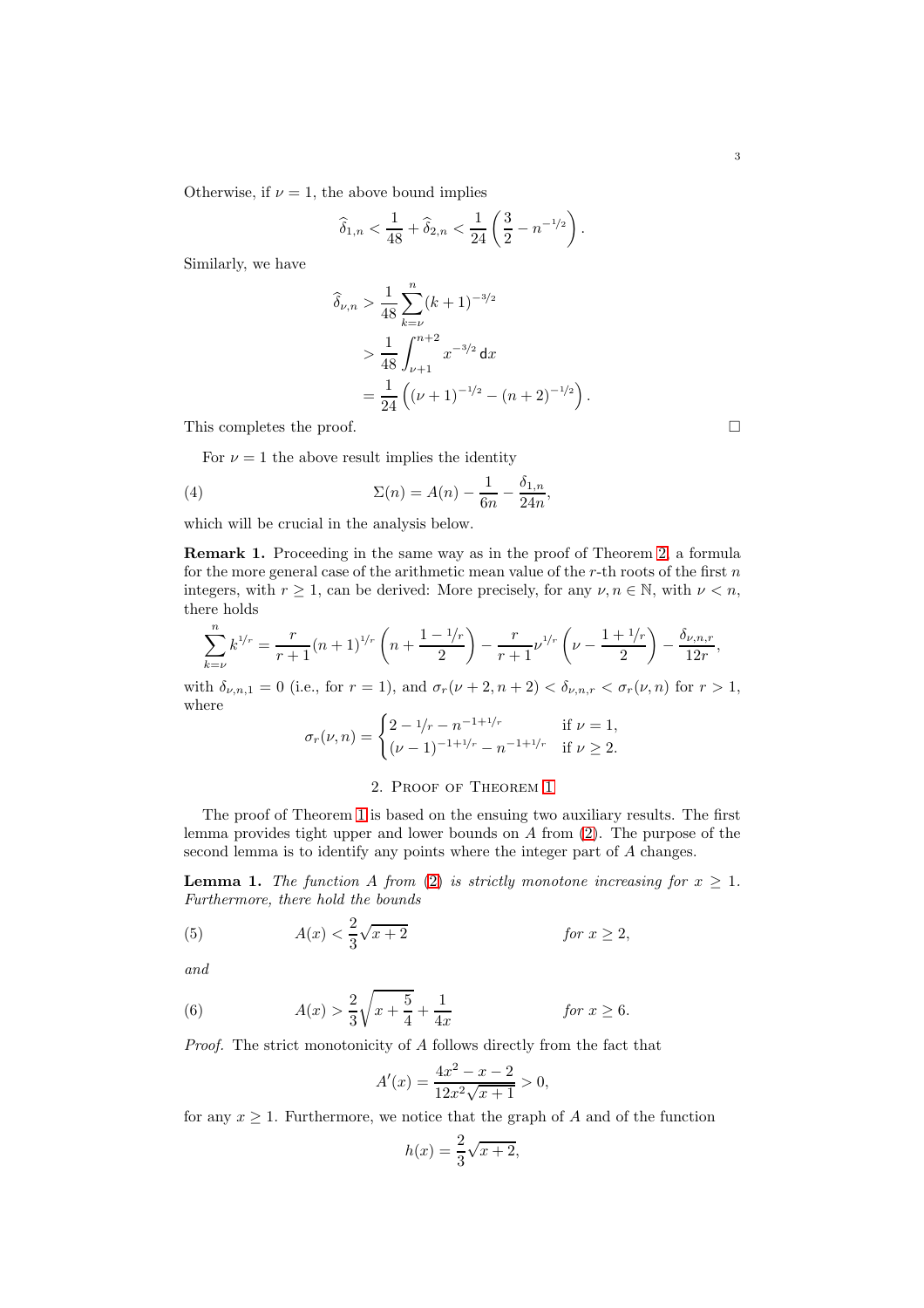which is the upper bound in [\(5\)](#page-2-0), have exactly one positive intersection point at  $x^* =$  $(9+\sqrt{113})/16 < 2$ . Moreover, choosing  $x = 2 > x^*$ , for instance, we have

$$
A(2) = \frac{3\sqrt{3}}{4} < \frac{4}{3} = h(2).
$$

Thus, we conclude that  $A(x) < h(x)$  for any  $x > x^*$ ; this yields [\(5\)](#page-2-0). The lower bound [\(6\)](#page-2-1) follows from an analogous argument.  $\Box$ 

<span id="page-3-0"></span>**Lemma 2.** For any  $m \in \mathbb{N}_0$ , let  $\alpha(m) = \frac{9}{4}(m+1)^2 - 2$ . Then, for  $n, m \in \mathbb{N}$ , with  $n \leq \alpha(m)$ , there holds that  $A(n) < m+1$ . Conversely, we have  $A(n) - 1/4n$  $m + 1$ , for any integer  $n > \alpha(m)$ .

*Proof.* Consider  $m, n \in \mathbb{N}$  such that  $1 \leq n \leq \alpha(m)$ . Applying the monotonicity of A, cf. Lemma [1,](#page-2-2) together with [\(5\)](#page-2-0), we infer

$$
A(n) \le A(\alpha(m)) < \frac{2}{3}\sqrt{\alpha(m) + 2} = m + 1.
$$

Furthermore, if  $m = 2s$ , with  $s \in \mathbb{N}$ , is even, then we have  $\alpha(2s) = 9s^2 + 9s + 1/4$ ; moreover, if  $m = 2s - 1$ , with  $s \in \mathbb{N}$ , is odd, then there holds  $\alpha(2s-1) = 9s^2 - 2$ . In particular, we conclude that  $n \ge \alpha(m) + \frac{3}{4}$  for any  $n \in \mathbb{N}$  with  $n > \alpha(m)$ . Then, involving [\(6\)](#page-2-1), it follows that

$$
A(n) - \frac{1}{4n} > \frac{2}{3} \sqrt{n + \frac{5}{4}} \ge \frac{2}{3} \sqrt{\alpha(m) + 2} \ge m + 1,
$$

which yields the lemma.  $\hfill \square$ 

**Proof of Theorem [1.](#page-0-0)** We are now ready to prove the identity [\(1\)](#page-0-3). To this end, given  $n \in \mathbb{N}$ , we define

$$
m := \min\{k \in \mathbb{N} : \alpha(k) \ge n\} \in \mathbb{N}.
$$

Evidently, there holds  $n \leq \alpha(m)$  as well as  $n > \alpha(m-1)$ . By virtue of [\(4\)](#page-2-3) and due to Lemma [2,](#page-3-0) there holds

$$
1 \le \Sigma(n) < A(n) < m+1.
$$

If  $m = 1$ , the proof of the theorem is complete. Otherwise, if  $m \geq 2$ , then by means of Theorem [2,](#page-0-1) we notice that  $\delta_{1,n} < 3/2$ . Then, recalling [\(4\)](#page-2-3), this leads to

$$
\Sigma(n) > A(n) - \frac{1}{6n} - \frac{1}{16n} = A(n) - \frac{11}{48n}.
$$

Hence, upon employing Lemma [2](#page-3-0) (with  $n > \alpha(m-1)$ ), it follows that

$$
\Sigma(n) > A(n) - \frac{1}{4n} > m.
$$

Combining the above estimates, we deduce the bounds

$$
m < \Sigma(n) < A(n) < m + 1.
$$

This shows [\(1\)](#page-0-3).

## 3. NUMERICAL EVALUATION OF  $\Sigma(n)$

For large values of n the straightforward computation of  $\Sigma(n)$ , i.e., simply adding the numbers  $\sqrt{1}$ ,  $\sqrt{2}$ ,  $\sqrt{3}$ ,...,  $\sqrt{n}$ , and dividing by *n*, is computationally slow and prone to roundoff errors. For this reason, we propose an alternative approach: if  $n \gg 1$ , we choose  $\nu \in \mathbb{N}$ , with  $\nu + 1 < n$ , of moderate size (so that the numerical evaluation of  $\Sigma(\nu)$  is well-conditioned and accurate). Then, we write

$$
\Sigma(n) = \frac{1}{n} \left( \nu \Sigma(\nu) + \sum_{k=\nu+1}^{n} \sqrt{k} \right).
$$